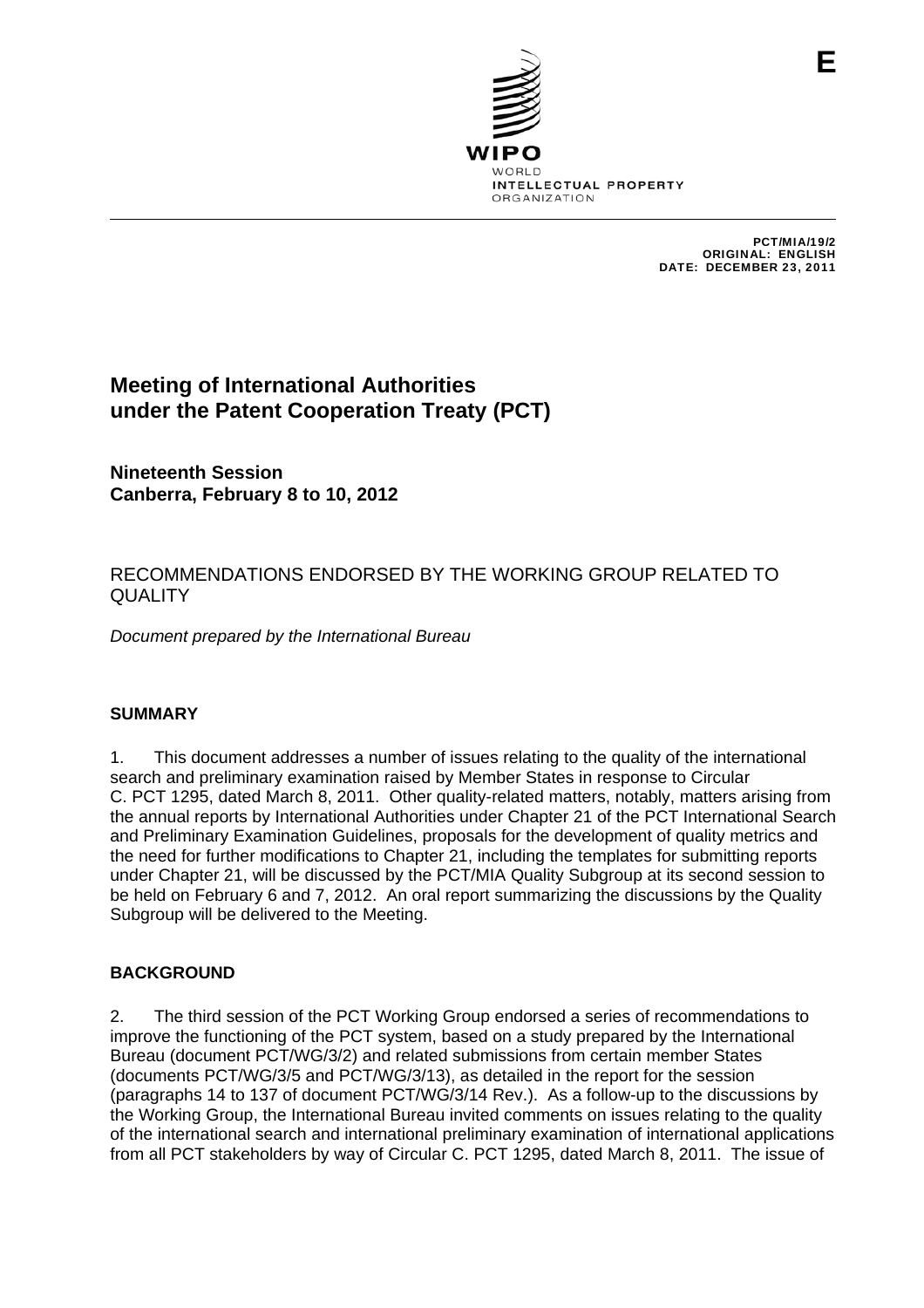quality was further discussed by the Meeting of International Authorities under the PCT at its eighteenth session, held in Moscow from March 15 to 17, 2011, as summarized in paragraphs 22 to 25 of the report of the session (document PCT/MIA/18/16).

3. A summary of responses to Circular C. PCT 1295 in relation to quality and appropriate content of reports by International Authorities was presented to the fourth session of the PCT Working Group, held in Geneva from June 6 to 10, 2011, as set out in paragraphs 12 to 14 of document PCT/WG/4/3, reproduced below:

"12. The responses to Circular C. PCT 1295 indicated that Offices found the intended contents of international reports do generally meet their needs. The most commonly expressed desire for improvement is to make it mandatory to include comments on at least significant issues of clarity (notably, where there is any doubt about the scope of the claims) and sufficiency of disclosure. One Office suggested that, insofar as these issues apply to specific claims, the written opinion form could include "Yes/No" boxes as is done for novelty, inventive step and industrial applicability.

"13. With regard to the performance of International Authorities in meeting the requirements, most respondents indicated that they were satisfied in most cases, but that there was a need for improved quality control and greater consistency of approach and some respondents indicated a need for more detail on the scope of the search (see also paragraph 55 *[of document PCT/WG/4/3]*, below). A number of Offices indicated that a change of approach in presenting the report might help. This might involve moving away from the current "box" format of report to a more linear form, merging or slightly modifying some of the boxes and/or using more standard clauses to guide examiners in presenting arguments consistently and fully.

"14. The International Authorities have begun consideration of possible improvements in this area and the responses will be presented to the International Authorities in more detail to assist those discussions."

## **QUALITY ISSUES**

## Clarity and Support

4. In relation to the inclusion of comments on at least significant issues of clarity and sufficiency of disclosure, the International Bureau has issued Circular C. PCT 1326, dated December 16, 2011, reproduced in Annex I to this document. Circular C. PCT 1326 invited comments on proposals for modifications to the PCT International Search and Preliminary Examination Guidelines with a view to require that observations on significant and pertinent issues relating to the clarity of the claims, description and the drawings, and comments on the question of whether the claims are fully supported by the description (PCT Rule 66.2(a)(v)) be always included in written opinions and the international preliminary examination reports. Given the direct impact of the proposed modifications on the work of International Authorities, the International Bureau considers that it would be useful to discuss and provide feedback on the issues set out in Circular C. PCT 1326 during the present session of the Meeting.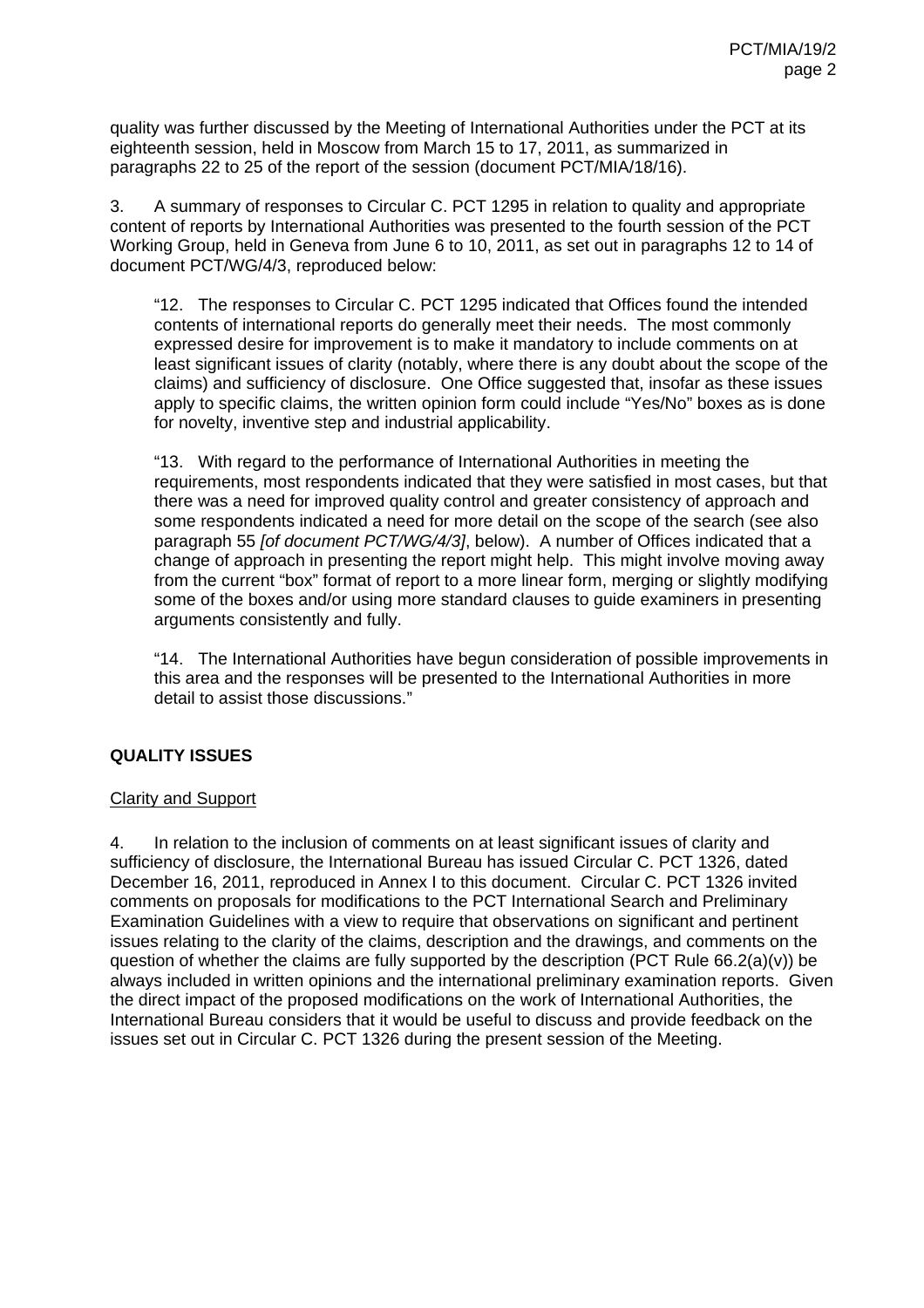## Scope of Search

5. In relation to providing more detail on the scope of the search, several Offices in response to Circular C. PCT 1295 commented on the proposal by the Canadian Intellectual Property Office to include broader search strategy information in international search reports (document PCT/MIA/18/7). While most Offices recognized the value of search strategy information, especially to patent examiners in national phase procedures, others expressed concerns about the additional time required for documentation of the strategy in the international search report. The Canadian Intellectual Property Office has submitted an amended proposal (document PCT/MIA/19/5) on how to take this issue forward.

## Explanations of Cited Documents

6. In responding to Circular C. PCT 1295, several Offices underlined the importance of clear explanations of cited documents and accurate references to cited passages in reports produced in the international phase of the PCT. One Authority suggested that this point could be addressed in any future user surveys of the work of International Authorities. Specific comments included prefacing the claimed invention with an examiner's summary, along with a breakdown of the technical features to compare the degree of compatibility of the application under examination with the cited document, providing a detailed explanation of inventive step, given the different national laws and practices in this area, and including a distinction in search reports between X (novelty) and X (inventive step if the document is relevant when taken alone). The latter issue and a proposal for a possible revision of WIPO Standard ST.14 are set out in document PCT/MIA/19/11.

## Standardized Clauses

7. In responding to Circular C. PCT 1295, several Offices further referred to the proposal by the Canadian Intellectual Property Office on the use of standardized clauses in international search reports, written opinions and international preliminary examination reports (document PCT/MIA/18/6). The International Bureau has invited submission of existing standardized clauses presently used by International Authorities in these reports, along with any other relevant clauses used in examination of national patent applications (see Circular C. PCT 1328, dated December 13, 2011, reproduced in Annex II to this document). The International Bureau will update the Meeting on any responses received to the Circular, and International Authorities are invited to offer comments on how to advance the discussions on the use of standardized clauses.

## Access to Written Opinion

8. One Office in response to Circular C. PCT 1295 suggested making the written opinion of the International Searching Authority publicly available at an earlier point in time. At present, if international preliminary examination is not requested by the applicant, Rule 44*ter* requires the written opinion of the International Searching Authority and the international preliminary report on patentability to remain confidential until 30 months from the priority date, unless the applicant has entered the national phase early before any designated Office (in which case the Office may request access to the written opinion) or unless earlier access by a designated Office (or others) is requested or authorized by the applicant. The Meeting may wish to consider whether there is a need to review the current approach under which the written opinion of the International Searching Authority is made available to designated Offices and the general public only after the expiration of 30 months from the priority date.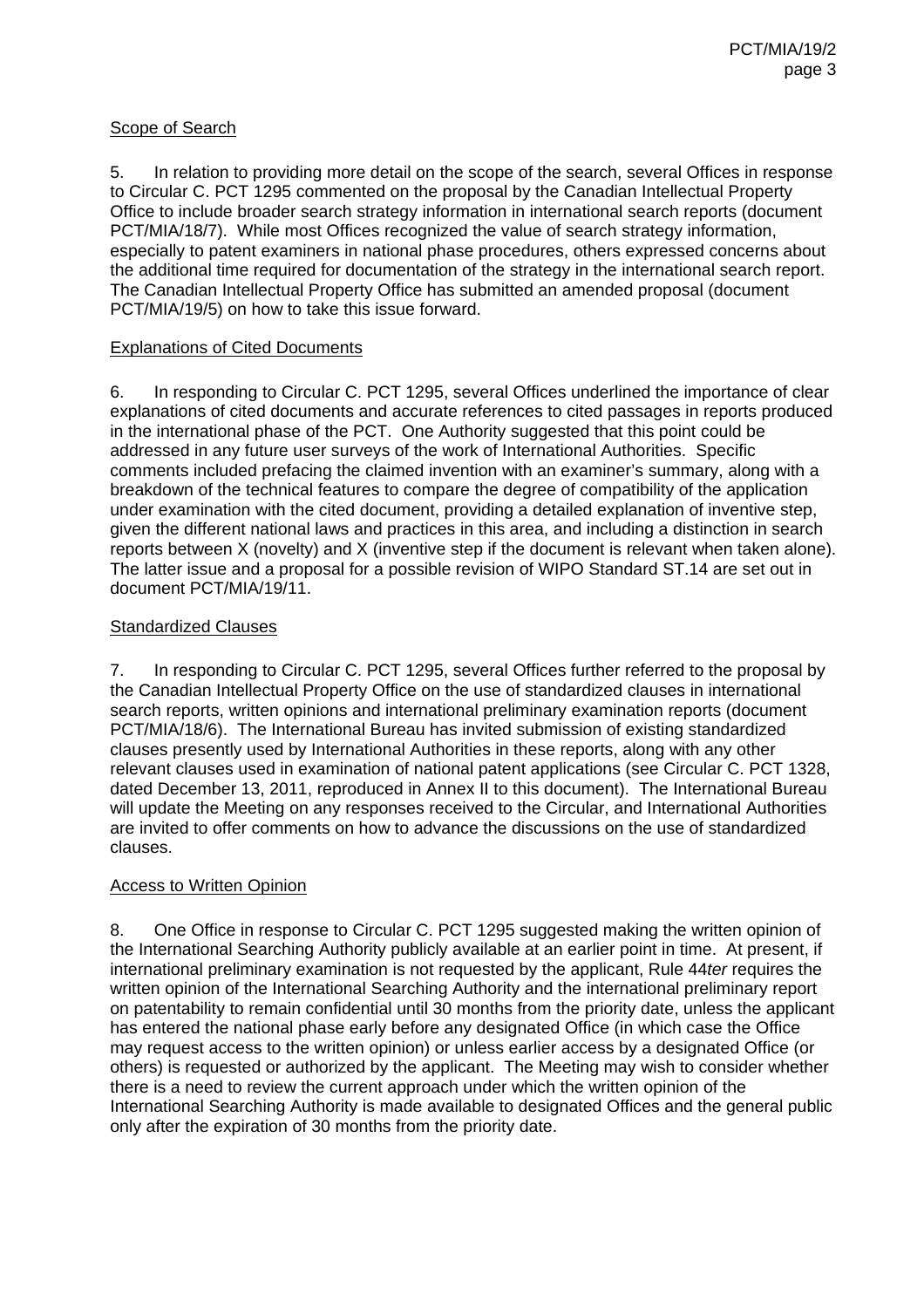## Second Written Opinion by the IPEA

9. A number of respondents to Circular C. PCT 1295 supported the proposal to give applicants an extended opportunity for dialogue during the international preliminary examination procedure, notably by having the International Preliminary Examining Authority issue a *second* written opinion, in addition to that of the International Searching Authority, which is considered to be the *first* written opinion of the International Preliminary Examining Authority, where the applicant has attempted to overcome any deficiencies found to exist in the international application by way of arguments or amendments but where the Authority still considers the application to be deficient. Such an additional opportunity for dialogue in the international preliminary examination procedure would appear to be particularly beneficial for applicants intending to benefit from accelerated national examination schemes, such as the Patent Prosecution Highway (PPH), paving the way to file further amendments and/or arguments with a view to obtaining a positive international preliminary report on patentability (Chapter II).

10. While it would appear that, already today, many International Preliminary Examining Authorities follow this practice and issue a second written opinion, not all do so. In this regard, it is noted that the European Patent Office in its capacity as an International Preliminary Examining Authority has revised its practice under Rule 66.4 with effect from October 1, 2011, and will now issue a second written opinion, prior to establishing an international preliminary examination report, where the applicant has made a bona fide attempt to overcome any objections raised in the first written opinion yet the Authority considers that the application still is deficient.

#### Incentives to encourage high quality applications and early correction of defects

11. A number of respondents to Circular C. PCT 1295 made suggestions with regard to possible incentives for applicants to encourage the filing of high quality applications and the early correction of defects. Suggestions included the setting up of front-end formality checks by receiving Offices (prior to the filing of the application); incentives to increase the use of online filing (with built-in formality checks) and the filing of applications in compliance with the Common Application Format (CAF); the charging of additional fees where the application contained formality defects; the granting of fee refunds where an entirely positive international search report and written opinion by the International Searching Authority was issued; and accelerated processing during national phase procedures where a positive International Preliminary Report on Patentability (under Chapter I or II) had been established. One Office suggested that a "Code of Practice" should be developed which identified best practices for patent applicants and attorneys in the filing and prosecution of patent applications.

12. *The Meeting is invited to:* 

*(i) provide feedback on the proposals set out in Circular C. PCT 1326, reproduced in Annex I to this document;* 

*(ii) comment on the issues set out in Circular C. PCT 1328, reproduced in Annex II to this document;* 

*(iii) comment on the other issues raised in this document.* 

[Annexes follow]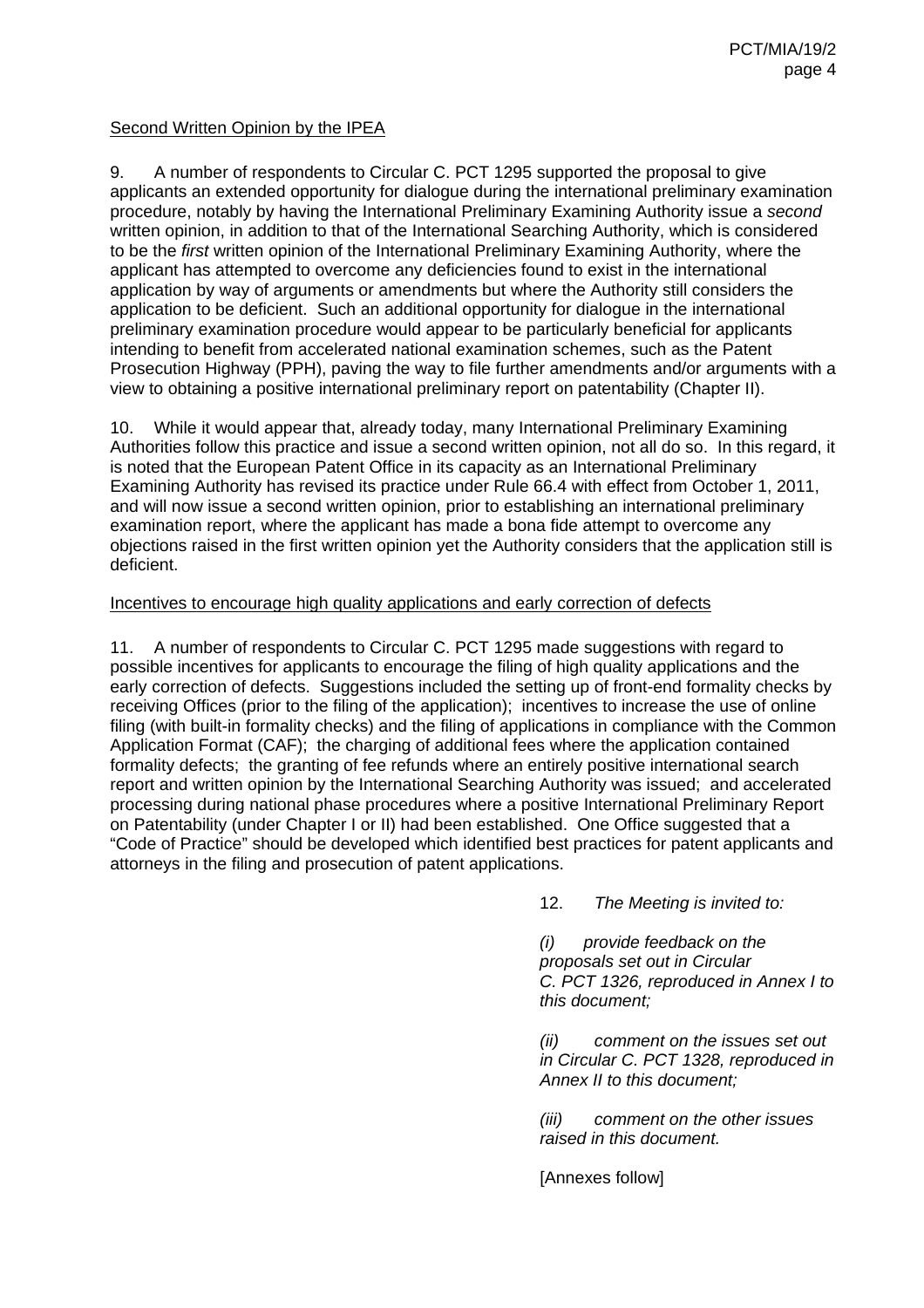#### ANNEX I

## QUALITY OF SEARCH AND EXAMINATION OF INTERNATIONAL APPLICATIONS, CONTENT OF WRITTEN OPINIONS AND INTERNATIONAL PRELIMINARY EXAMINATION REPORTS *(reproduced from Circular C. PCT 1326)*

C. PCT 1326 December 16, 2011

Madam, Sir,

*Quality of Search and Examination of International Applications – Content of Written Opinions and International Preliminary Examination Reports* 

1. This Circular is being sent to your Office in its capacity as a designated and elected Office and, where applicable, a receiving Office and/or an International Searching and Preliminary Examining Authority under the Patent Cooperation Treaty (PCT). It is also being sent to Geneva-based missions and foreign ministries of PCT Contracting States and of States that are invited to attend meetings of the PCT Working Group as observers, as well as interested intergovernmental organizations and certain non-governmental organizations representing users of the PCT system.

## *Background*

2. The PCT Working Group, at its third session held in Geneva from June 14 to 18, 2010, endorsed a series of recommendations to improve the functioning of the PCT system, based on a study prepared by the International Bureau (document PCT/WG/3/2) and related submissions from certain member States (documents PCT/WG/3/5 and PCT/WG/3/13), as detailed in the report for the session (document PCT/WG/3/14 Rev., paragraphs 14 to 137).

3. As a follow up to the discussions by the Working Group, the International Bureau invited all PCT stakeholders, by way of Circular C. PCT 1295, dated March 8, 2011, to comment on certain matters relating to the quality of search and examination of international applications.

4. Pending responses to that Circular, the issue of quality was further discussed by the Meeting of International Authorities under the PCT (PCT/MIA) at its eighteenth session, held in Moscow from March 15 to 17, 2011, in particular with regard to the question of what should be the appropriate content of written opinions and international preliminary reports on patentability. The PCT/MIA discussions are summarized in paragraphs 22 to 25 of the report of the session (document PCT/MIA/18/16), reproduced in Annex II to this Circular.

./.

/...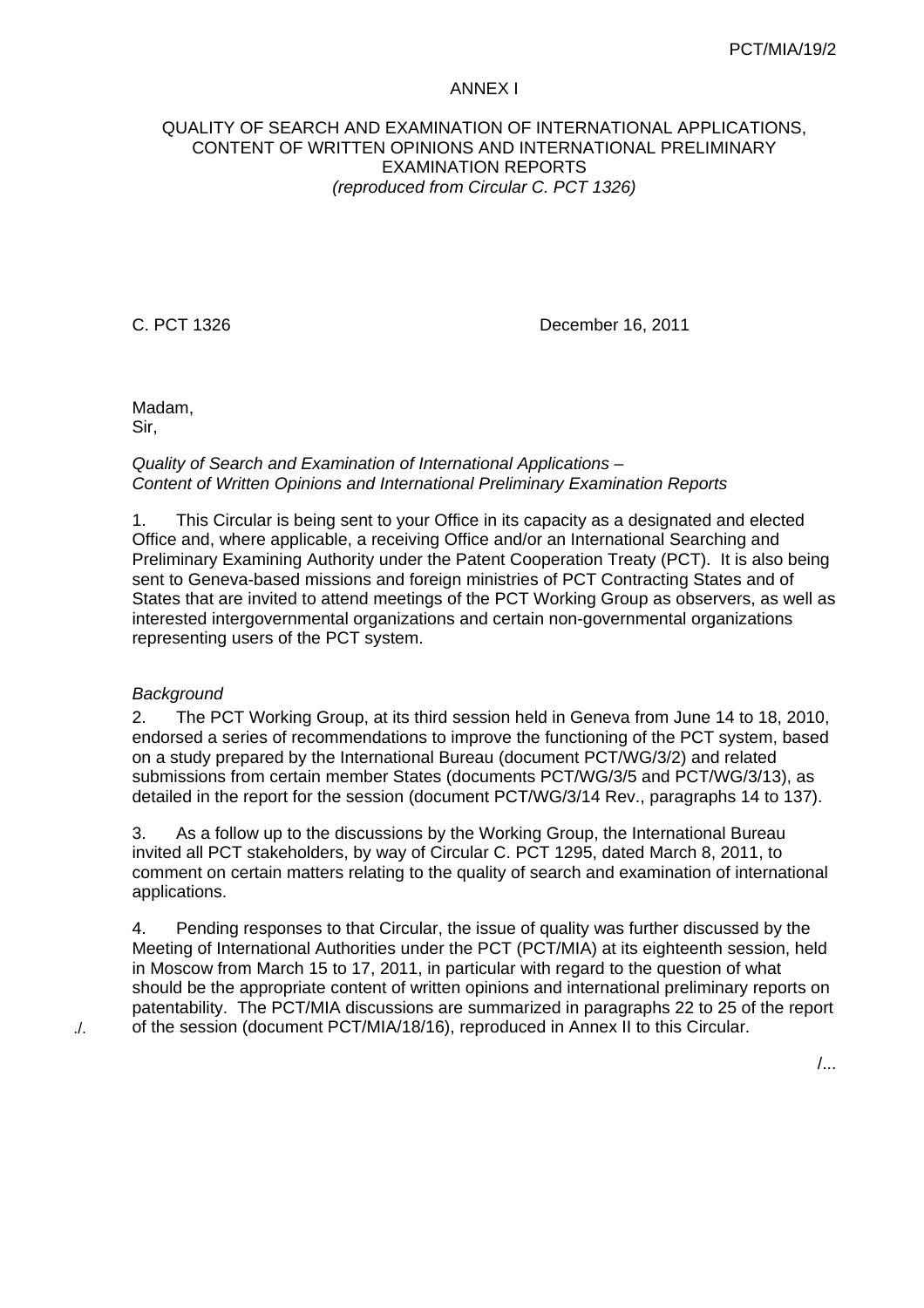5. A summary of the responses to Circular C. PCT 1295 in relation to quality and appropriate content of reports by International Authorities was presented to the PCT Working Group at its fourth session, held in Geneva from June 6 to 10, 2011, as set out in paragraphs 12 to 14 of document PCT/WG/4/3, reproduced in Annex III to this Circular.

./.

./.

./.

6. The discussions by the Working Group of document PCT/WG/4/3 in relation to backlogs and improving quality of granted patents are detailed in paragraphs 41 to 48 of the report of the fourth session of the PCT Working Group, reproduced in Annex IV to this Circular.

7. Annex I to this Circular sets out proposals for modifications to the PCT International Search and Preliminary Examination Guidelines to indicate that observations on significant and pertinent issues relating to the clarity of the claims, the description and the drawings, and to the question of whether the claims are fully supported by the description (PCT Rule  $66.2(a)(v)$ ) should always be included in the written opinion and the international preliminary examination report. Other issues concerning the content of the opinion and report covered by Circular C. PCT 1295 will be the subject of further consultations and/or working documents to be prepared by the International Bureau. ./.

## *Proposed Modifications to the International Search and Preliminary Examination Guidelines*

8. As can be seen from the summary of the responses to Circular C. PCT 1295 in relation to quality and appropriate content of the written opinion and international preliminary examination reports set out in Annex III, there is a clear desire for the inclusion in every written opinion and international preliminary examination report of observations on at least significant and pertinent issues of clarity and support. This idea also received support at the Meeting of International Authorities (see Annex II), and from the majority of delegations that took the floor on this matter during the discussions at the PCT Working Group (see Annex IV).

9. In order to increase the usefulness of written opinions and international preliminary examination reports to designated/elected Offices and users, Annex I to this Circular sets out a proposal to modify the International Search and Preliminary Examination Guidelines in order to provide further guidance to International Authorities on the inclusion of observations on clarity and support. The proposed modifications aim to clarify that International Authorities should provide more comprehensive information on these matters in the written opinion or international preliminary examination report where the examiner considers that there are significant and pertinent clarity and/or support issues relevant to further processing of the international application, notably in the national phase of the PCT procedure before designated/elected Offices.

10. With regard to the question as to whether or not to include observations on the issue of clarity and support separately from considerations of novelty, inventive step and industrial applicability, the proposed modifications to the Guidelines clarify that due account should be given to the significance and pertinence of such objections in the further processing of the application. In particular, where a positive assessment of novelty, inventive step and industrial applicability is made in respect of all claims, an adequate analysis of clarity and support should be made by the International Authority. In such cases, the examiner should either make any relevant observations on lack of clarity and support, or include a positive statement that he has considered those criteria and that the requirements for clarity and support appear to be satisfied.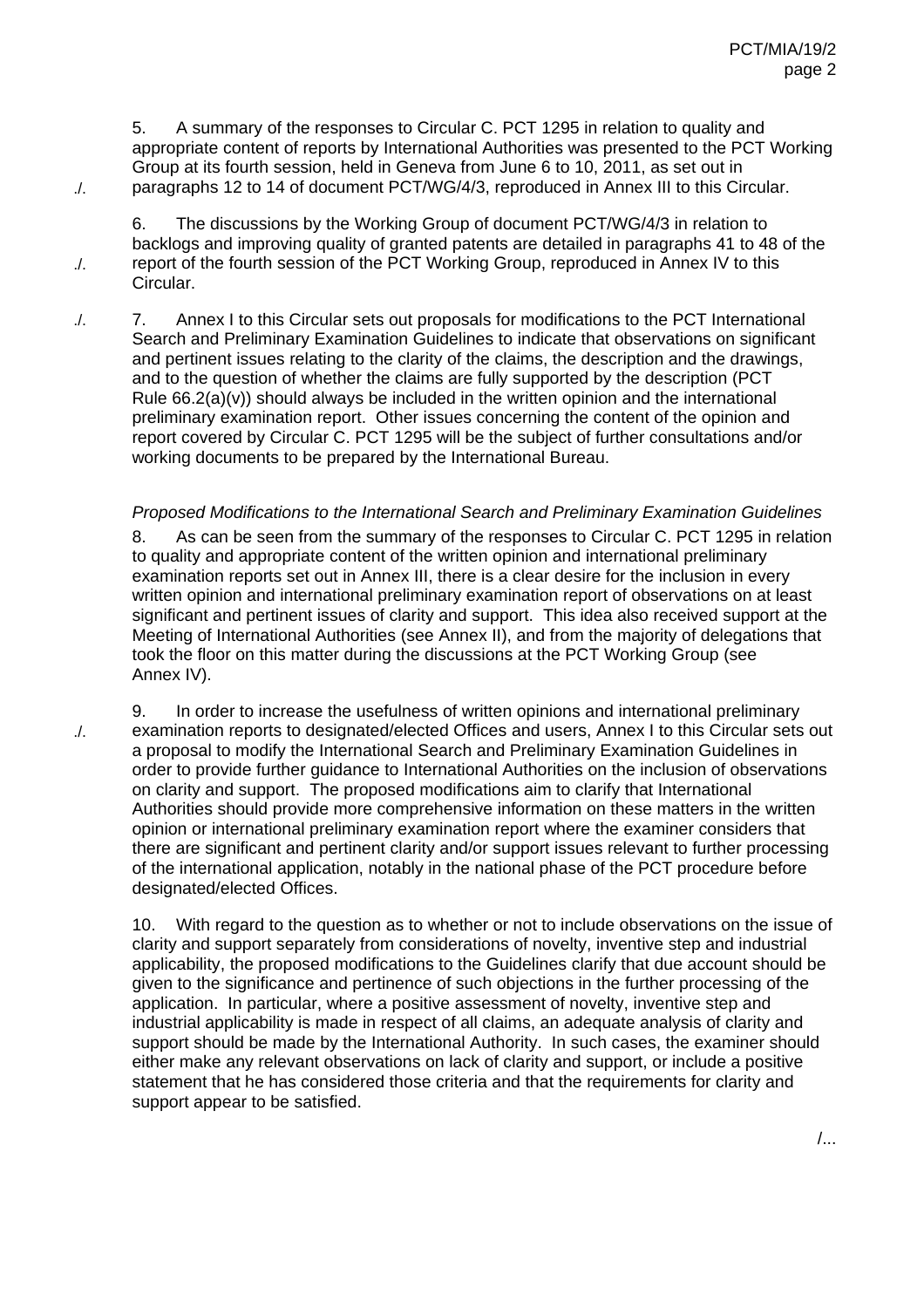11. Account should nevertheless be given to other amendments that may be necessary to the claims, for example, to overcome any negative statement with regard to novelty, inventive step (non-obviousness) and/or industrial applicability. Objections with regard to issues of clarity and support therefore need not be included where amendments will have to be made in order to overcome other objections where the likely result from such amendments is that the clarity and support issues will no longer be relevant to the further processing of the application.

12. Since situations will exist where it will not be appropriate to raise observations on clarity and support or make a positive statement that these requirements appear to be satisfied, the inclusion of a "Yes/No" check box to assess clarity and support in the written opinion and international preliminary examination report (that will not always require completion) is not proposed at this stage.

13. The International Bureau invites comments on the proposed modifications to the PCT International Search and Preliminary Examination Guidelines, to be sent to Mr. Claus Matthes, Director, PCT Business Development Division (e-mail: *claus.matthes@wipo.int*; fax: +41-22-338 7150) by January 29, 2012.

14. In general, any response received in reply to this Circular included in any subsequent report on the responses to this Circular will be presented only in an anonymous fashion; individual responses from Offices will not be attributed without the specific prior permission of the relevant Office or organization.

15. The issues raised in this Circular will also be discussed at the nineteenth session of the Meeting of International Authorities under the PCT, to take place in Canberra from February 8 to 10, 2012. Comments received prior to the above deadline will be reported to the Meeting of International Authorities so that they can be taken into account in the quality related discussions of that Meeting.

Yours sincerely,

James Pooley Deputy Director General

Enclosures: Annex I – Proposed Modifications to the PCT International Search and Preliminary Examination Guidelines Annex II – Extract from Report of the Eighteenth Session of the Meeting of International Authorities under the PCT (paragraphs 22 to 25 of document PCT/MIA/18/16) Annex III – Summary of Responses to Circular C. PCT 1295 in Relation to Quality and Appropriate Content of Reports by International Authorities (paragraphs 12 to 14 of document PCT/WG/4/3) Annex IV – Extract from Report of the Fourth Session of the PCT Working Group (paragraphs 41 to 48 of document PCT/WG/4/17)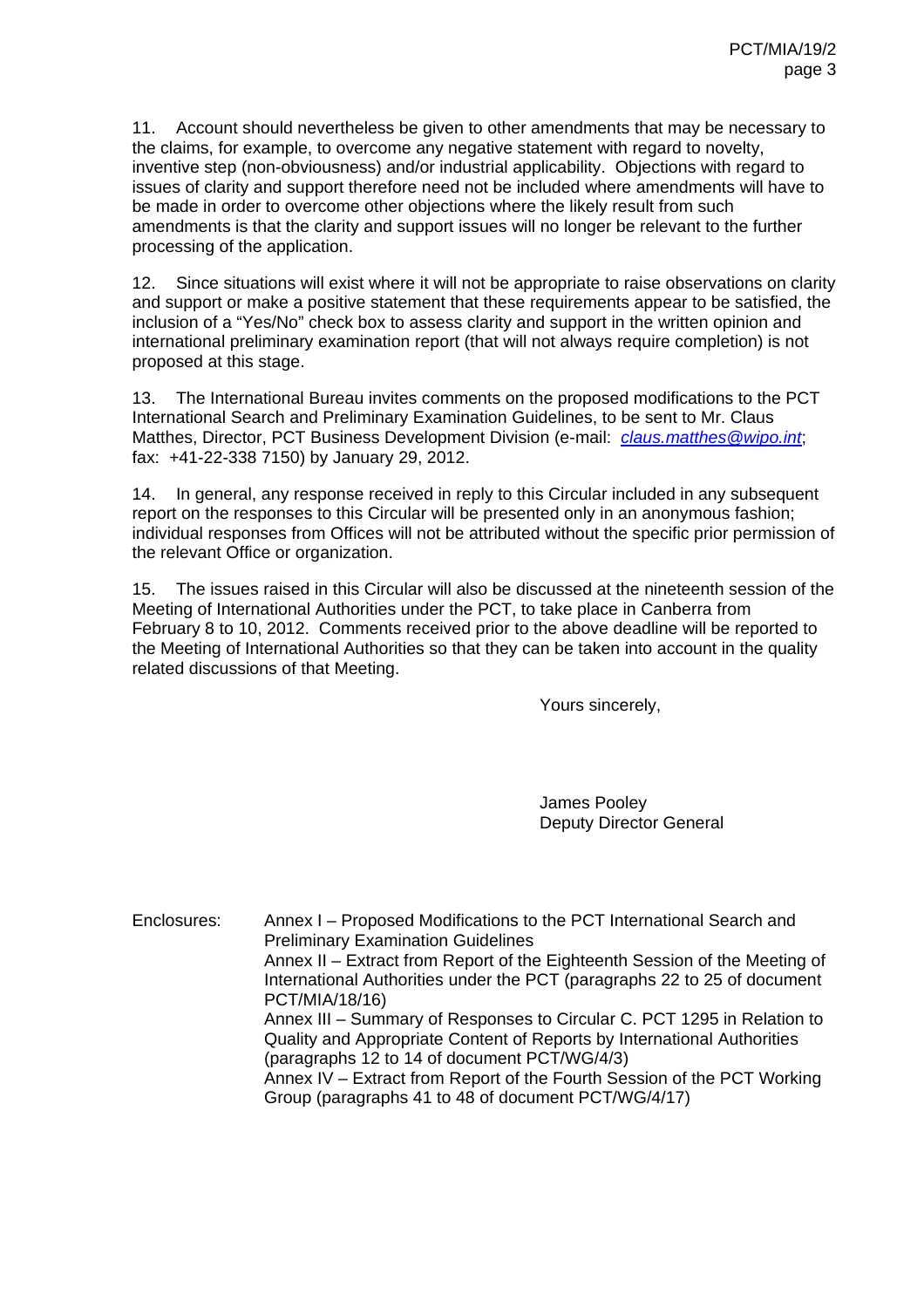## ANNEX I TO CIRCULAR C. PCT 1326

## PCT INTERNATIONAL SEARCH AND PRELIMINARY EXAMINATION GUIDELINES PROPOSED MODIFICATIONS

# **Clarity or Support**

*Rule 66.2(a)* 

17.31 Where the description, the claims, or the drawings are so unclear, or the claims are so inadequately supported by the description that no meaningful opinion can be formed on the questions of novelty, inventive step, or industrial applicability of the claimed invention, then the examination should may be restricted to those claims that are sufficiently clear and supported by the description to enable an opinion or report to be prepared (see Box No. III, 4<sup>th</sup> and 5<sup>th</sup> check boxes). In such a case, the examiner marks the appropriate check box in Box No. III (the 4th and/or the 5th check boxes) and includes observations below the appropriate check box on lack of clarity and/or support to explain the limitation of the examination.

17.32 The issues of clarity and descriptive support of the claims should, as appropriate, may be raised separately from considerations of novelty, inventive step and industrial applicability at Box No. VIII of the opinion or report (see chapter 5 and paragraph 17.48).

17.33 These matters should not be raised in an international preliminary examination report unless they have already been raised in a written opinion.

#### *Box No. VIII: Certain Observations on the International Application*

*Rule 70.12*  17.48 If, in the opinion of the examiner, there are significant and pertinent issues as to the clarity of the claims, the description and the drawings, or the question whether the claims are fully supported by the description, observations should be made-as to the clarity of the claims, the description and the drawings, or the question whether the claims are fully supported by the description, the examiner includes these observations to this effect in Box No. VIII of the written opinion and/or examination report. and also indicates the reasons therefor In such a case, the examiner should list the numbers of any relevant claims and indicate the reasons for lack of clarity and/or support. In deciding whether or not to include any observations on these matters, due account should be given to the significance and relevance of the observations in any further processing of the application during the national phase before designated/elected Offices. In particular, the examiner should take into consideration other amendments that may be necessary to the claims, for example, to overcome any negative statement with regard to novelty, inventive step (non-obviousness) and/or industrial applicability. Observations with regard to issues of clarity and support therefore need not be included when it is highly likely that amendments will have to be made in order to overcome other objections that could be raised in the national phase and these amendments would also resolve the clarity and support issues. On the other hand, where an opinion or a report includes a positive statement with regard to novelty, inventive step (nonobviousness) and industrial applicability in respect of all claims, the opinion or report should raise any significant and pertinent matters concerning clarity and support. Moreover, where no such matters arise, the opinion or report should include the following statement in Box No. VIII: "The claims appear to satisfy the requirements for clarity and are fully supported by the description and thus do not call for any observations under Rule 66.2(a)(v)" (see also paragraphs 5.31 to 5.58 and 17.09).

*[Annexes II to IV to Circular C.PCT 1326 are not reproduced here]* 

[Annex II follows]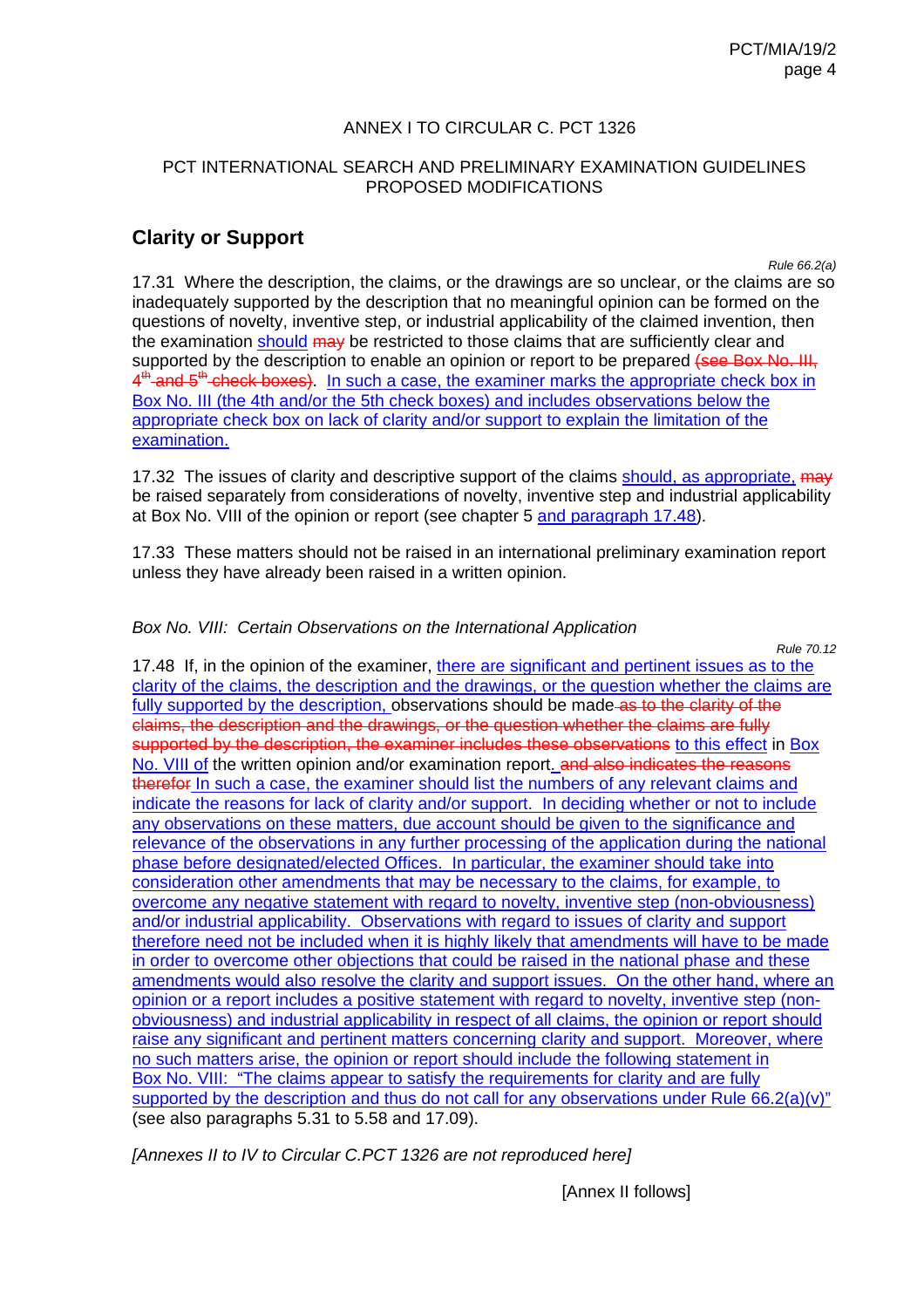#### ANNEX II

### STANDARDIZED CLAUSES IN PCT INTERNATIONAL SEARCH AND PRELIMINARY EXAMINATION REPORTS *(reproduced from Circular C. PCT 1328)*

C. PCT 1328 December 13, 2011

Madam, Sir,

#### *Standardized Clauses in PCT International Search and Preliminary Examination Reports*

This Circular is addressed to your Office in its capacity as an International Searching and Preliminary Examining Authority under the Patent Cooperation Treaty (PCT).

The Meeting of International Authorities under the PCT (PCT/MIA), at its eighteenth session, held in Moscow from March 15 to 17, 2011, discussed a proposal from the Canadian Patent Office concerning the introduction of standardized paragraphs in international search reports, written opinions and international preliminary examination reports (document PCT/MIA/18/8).

The discussions of the proposal from the Canadian Intellectual Property Office are summarized in paragraphs 59 to 62 of the report of the session (document PCT/MIA/18/16). Paragraph 62 sets out the follow-up to the proposal agreed by the Meeting:

"62. The Meeting agreed that the International Bureau should consult with all Authorities, by way of a Circular, with a view to further refining the proposal before consulting on such further refined proposal more broadly with other Offices and users of the system. The Meeting further agreed that the Circular should invite Authorities to submit existing standardized clauses to the International Bureau so as to enable the International Bureau to establish whether there was sufficient common ground for moving forward with the proposal. In this context, the International Bureau offered to explore the possibility of arranging for the translation into English of those existing standardized clauses already in use by Authorities which were not in that language."

/...